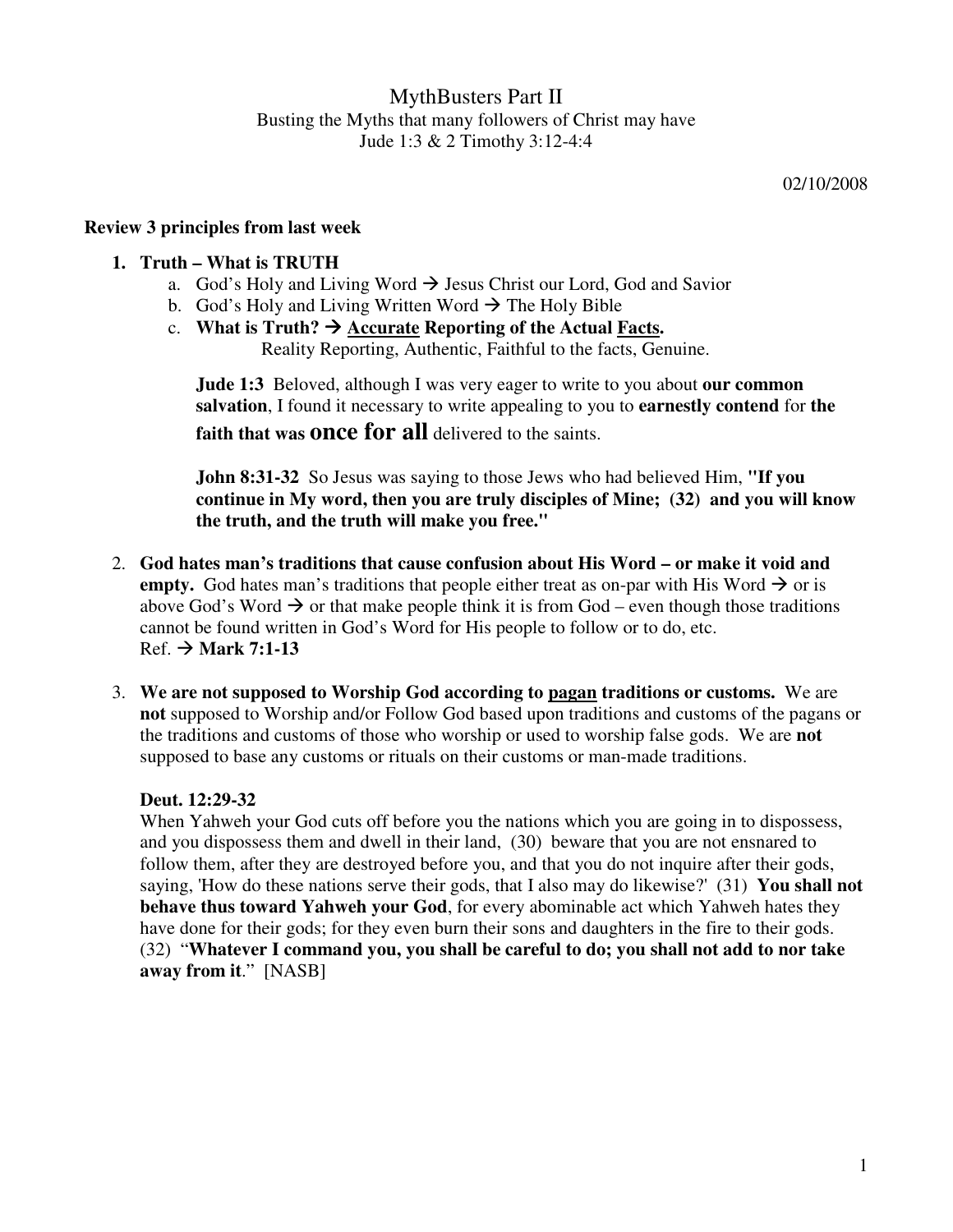This Week… some myths some church-going people still hold to…

1. We are all going to **heaven**… even if a person is not a Christian, right? Don't all **paths** and religions, basically lead to **heaven** or to God?

#### **Answer:**

### John 14:6

Jesus \*said to him, "I am the **Way**, and the **Truth**, and the Life; no one comes to the **Father** but through Me.

### Matt. 7:13-14

**"Enter through the narrow gate:** for the gate is wide and the way is broad that leads to destruction, and there are many who enter through it. (14) "For the gate is small and the way is narrow that leads to life, and there are few who find it.

#### Luke 13:24-29

"Strive to enter through the narrow door; for many, I tell you, will seek to enter and will not be able.  $(25)$  "Once the head of the house gets up and shuts the door, and you begin to stand outside and knock on the door, saying, 'Lord, open up to us!' then He will answer and say to you, 'I do not know where you are from.' (26) "Then you will begin to say, 'We ate and drank in Your presence, and You taught in our streets'; (27) and He will say, 'I tell you, I do not know where you are from; DEPART FROM ME, ALL YOU EVILDOERS.' (28) "In that place there will be weeping and gnashing of teeth when you see Abraham and Isaac and Jacob and all the prophets in the kingdom of God, but yourselves being thrown out. (29) "And they will come from east and west and from north and south, and will recline at the table in the kingdom of God.

### John 10:7-10

... Jesus said to them again, "Truly, truly, I say to you, I am the **door** of the sheep. (8) "All who came before Me are thieves and robbers, but the sheep did not hear them. (9) "I am the door; if anyone enters through Me, he will be saved, and will go in and out and **find pasture.** (10) "The thief comes only to steal and kill and destroy; I came that they may have life, and have it abundantly.

#### John 17:3

"This is **eternal life**, that they may **know** You, the only true God, and Jesus Christ whom You have sent.

Jesus is the Narrow Gate, the Narrow Door… the ONLY way to GOD. There are no other WAYS to get to Heaven, to have Eternal Life, to have an eternal loving relationship with the ONLY Living and True God, the creator of the Universe. There are no other ways. Jesus Christ is IT. He is the WAY, the TRUTH, and the LIFE… and no one comes to the FATHER except THROUGH HIM (period!!!!).

He is the Exclusive way to God. A person must have a genuine authentic relationship with Jesus Christ to claim a relationship with God.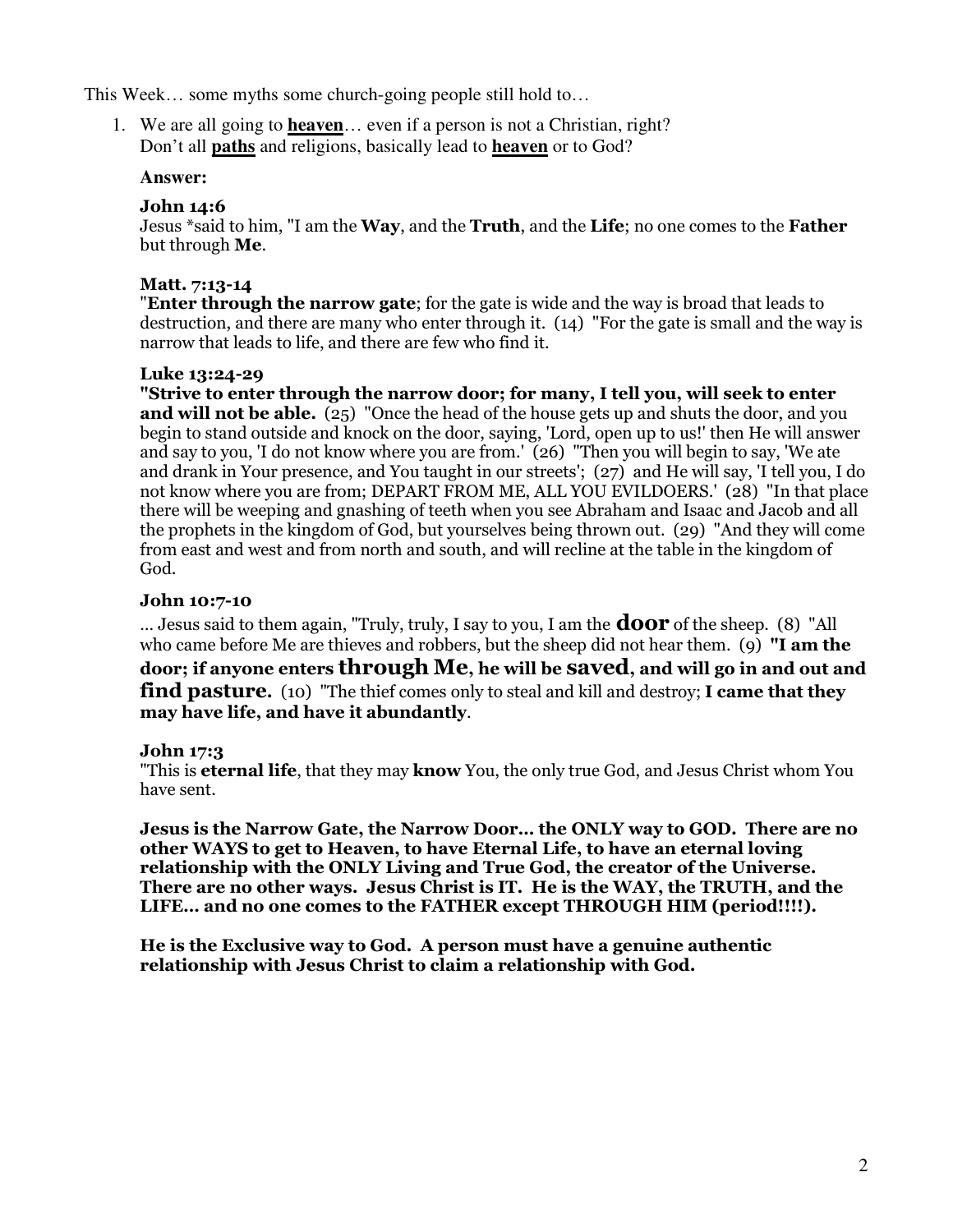2. I am basically a **good** person, so if I do more **good** works than **bad** works in my lifetime, I will get to go to **heaven**, right?

By the way, I am a **good church** going person, I help the needy and poor, and I have kept the **10** commandments all my life (for the most part). So, that should help me get into heaven, right?

## **Answer:**

# **Romans 3:9-20, 23**

(9) What then? Are we better than they? Not at all; for we have already charged that both Jews and Greeks are all under sin; (10) as it is written, "THERE IS NONE RIGHTEOUS, NOT EVEN ONE; (11) THERE IS NONE WHO UNDERSTANDS, THERE IS NONE WHO SEEKS FOR GOD; (12) ALL HAVE TURNED ASIDE, TOGETHER THEY HAVE BECOME USELESS; THERE IS NONE WHO DOES GOOD, THERE IS NOT EVEN ONE." (13) "THEIR THROAT IS AN OPEN GRAVE, WITH THEIR TONGUES THEY KEEP DECEIVING," "THE POISON OF ASPS IS UNDER THEIR LIPS"; (14) "WHOSE MOUTH IS FULL OF CURSING AND BITTERNESS"; (15) "THEIR FEET ARE SWIFT TO SHED BLOOD, (16) DESTRUCTION AND MISERY ARE IN THEIR PATHS, (17) AND THE PATH OF PEACE THEY HAVE NOT KNOWN." (18) "THERE IS NO FEAR OF GOD BEFORE THEIR EYES." (19) Now we know that whatever the Law says, it speaks to those who are under the Law, so that every mouth may be closed and all the world may become accountable to God; (20) because by the works of the Law no flesh will be justified in His sight; for through the Law comes the knowledge of sin.

(23) for all have sinned and fall short of the glory of God,

James 2:10 For whoever keeps the whole law and yet stumbles in one point, he has become guilty of all.

Eph. 2:8-9 For by grace you have been saved through faith; and that not of yourselves, it is the gift of God; (9) not as a result of works, so that no one may boast.

#### No one is SAVED based upon his/her good works before a Holy, Righteous, and Just – Living and True God.

3. How then can a person get to heaven? How then can a person be saved, know it and have a "Forever Relationship with God"? (Read: Galatians 1:6-9)

Gal 1:6-9 (6) I am amazed that you are so quickly deserting Him who called you by the grace of Christ, for a different gospel; (7) which is really not another; only there are some who are disturbing you and want to **distort** the gospel of Christ. (8) But even if we, or an angel from heaven, should preach to you a gospel contrary to what we have preached to you, he is to be accursed! (9) As we have said before, so I say again now, if any man is preaching to you a gospel contrary to what you received, he is to be **accursed!** [NASB]

- a. You must recognize that **you are a sinner**... by your very nature you have broken the Law of God (as seen in the 10 Commandments – and ref. Rom. 3:9-23 again)  $\rightarrow$  Romans 6:23: for all have sinned and fall short of the glory of God
- b. You must recognize that you cannot save yourself from the Just Wrath of God that is due for the punishment of your sins and your sinful nature. God must punish all sin – He is a Holy, Just, Righteous and Pure God. There is no taint of sin in Him. He has every right to punish sin and sinners.